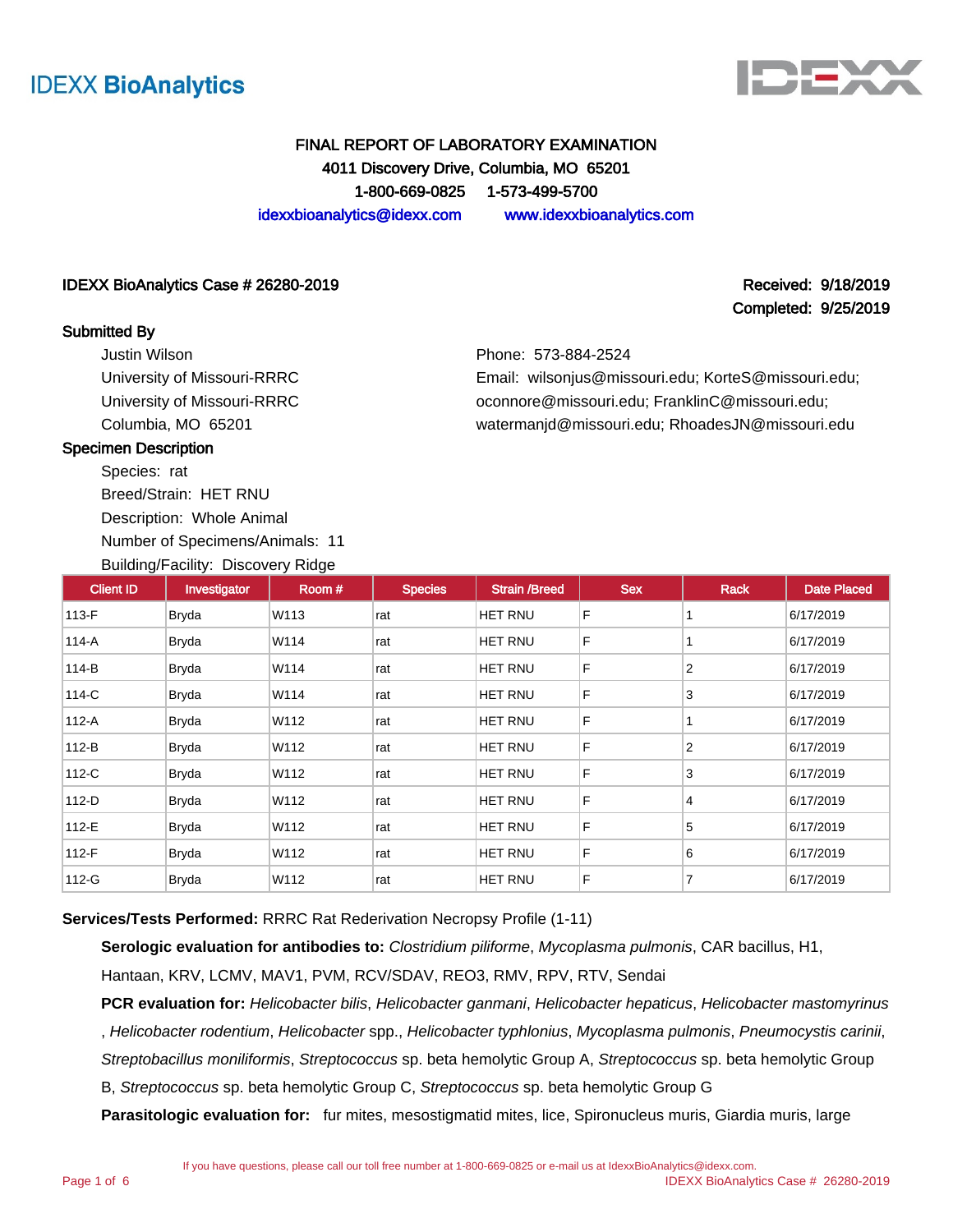intestinal flagellates and amoeba, pinworms and tapeworms

**Microbiologic evaluation for:** Corynebacterium kutscheri, Pasteurella multocida, Pasteurella pneumotropica biotype Heyl, Pasteurella pneumotropica biotype Jawetz, Salmonella enterica, Streptococcus pneumoniae

**General Comments:** Discovery Ridge - 2019 Q3 'A' room rat sentinel necropsies

**Summary:** Reactivity to *Clostridium piliforme* was detected by MFI in sample 112-G; however, the follow-up Clostridium piliforme IFA test result was negative. The overall conclusion is that the sample is negative for antibodies to Clostridium piliforme. This pattern of reactivity is indicative of non-specific antibody adherence.

Please see the report for details.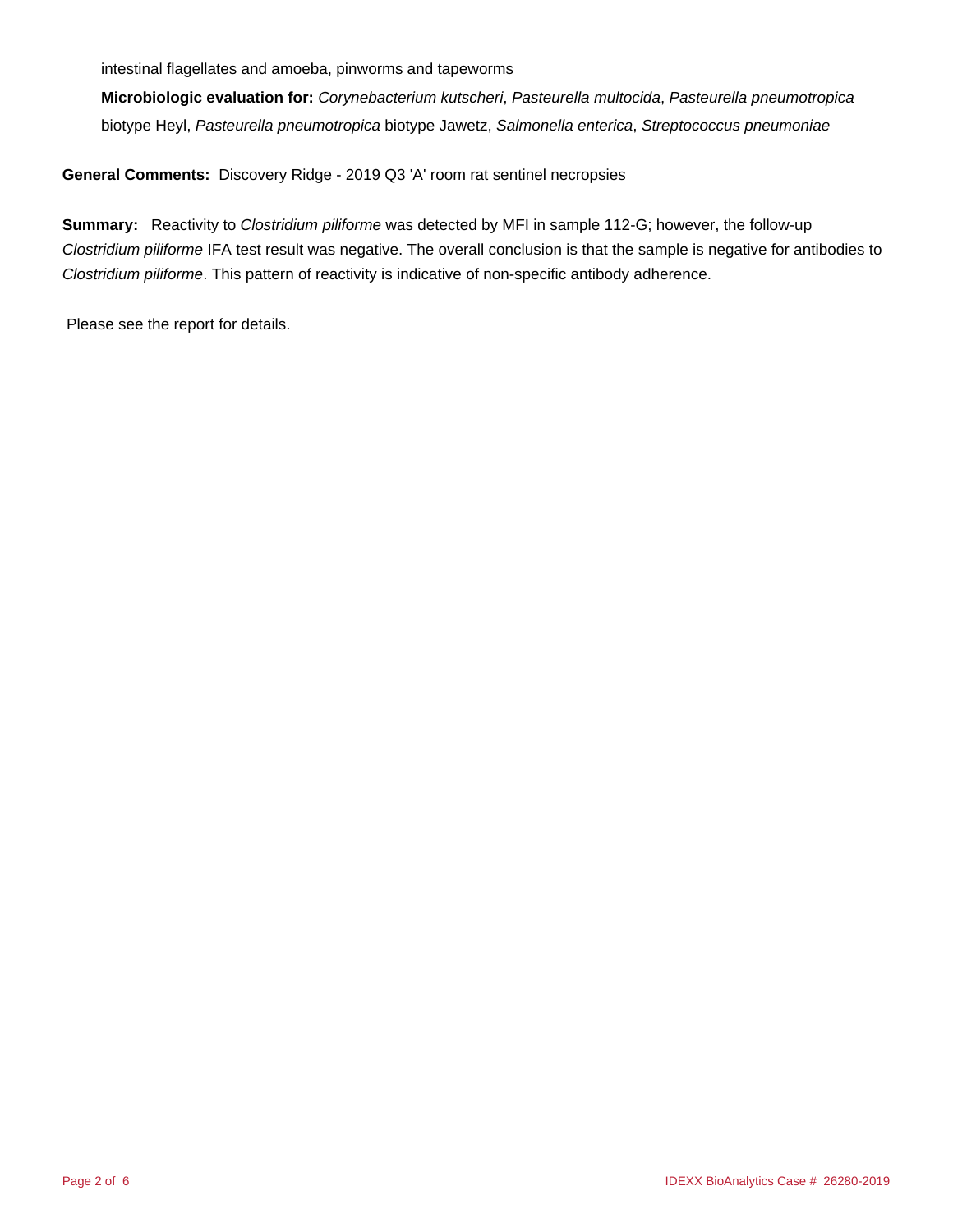## **NECROPSY**

No gross lesions were detected in any of the body systems and organs examined.

## SEROLOGY SUMMARY

|                              | $113-F$        | $114-A$        | $114-B$        | 114-C          | $112-A$        | $112-B$        | 112-C          | $112-D$        | $112-E$        |
|------------------------------|----------------|----------------|----------------|----------------|----------------|----------------|----------------|----------------|----------------|
| <b>CAR bacillus</b>          | $\blacksquare$ | $\blacksquare$ | $\blacksquare$ | $\blacksquare$ | $\blacksquare$ | $\blacksquare$ | $\blacksquare$ | $\blacksquare$ | $\blacksquare$ |
| <b>Hantaan</b>               | $\blacksquare$ | $\sim$         | $\blacksquare$ | $\blacksquare$ | $\blacksquare$ | $\blacksquare$ | ۰              | $\blacksquare$ | $\blacksquare$ |
| <b>LCMV</b>                  | $\blacksquare$ | $\blacksquare$ | $\blacksquare$ | $\blacksquare$ | $\blacksquare$ | ۰              | $\blacksquare$ | $\blacksquare$ | $\blacksquare$ |
| <b>Mycoplasma pulmonis</b>   | $\blacksquare$ | $\blacksquare$ | $\blacksquare$ | $\blacksquare$ | $\blacksquare$ | $\blacksquare$ | $\blacksquare$ | $\blacksquare$ | $\blacksquare$ |
| <b>MAV1</b>                  | $\blacksquare$ | $\blacksquare$ | $\blacksquare$ | $\blacksquare$ | $\blacksquare$ | $\blacksquare$ | $\blacksquare$ | $\blacksquare$ |                |
| <b>RPV</b>                   | $\blacksquare$ | $\blacksquare$ | $\blacksquare$ | $\blacksquare$ | $\blacksquare$ | $\blacksquare$ | $\blacksquare$ | $\blacksquare$ | $\blacksquare$ |
| <b>RMV</b>                   | $\blacksquare$ | $\sim$         | $\blacksquare$ | $\blacksquare$ | $\sim$         | $\blacksquare$ | ٠              | $\blacksquare$ | $\blacksquare$ |
| <b>KRV</b>                   | $\blacksquare$ | ۰              | $\blacksquare$ | $\blacksquare$ | $\blacksquare$ | $\blacksquare$ | ۰              | $\blacksquare$ | $\blacksquare$ |
| <b>H1</b>                    | $\blacksquare$ | $\sim$         | $\blacksquare$ | $\blacksquare$ | $\blacksquare$ | ۰.             | $\blacksquare$ | $\blacksquare$ | $\blacksquare$ |
| <b>PVM</b>                   | $\blacksquare$ | ٠              | $\sim$         | $\blacksquare$ | $\blacksquare$ | $\blacksquare$ | $\sim$         | $\blacksquare$ |                |
| <b>RCV/SDAV</b>              | $\blacksquare$ | $\sim$         | $\blacksquare$ | $\blacksquare$ | $\blacksquare$ | $\blacksquare$ | ۰              | $\blacksquare$ | $\blacksquare$ |
| REO <sub>3</sub>             | $\blacksquare$ | ٠              | $\blacksquare$ | $\blacksquare$ | $\blacksquare$ | $\blacksquare$ | $\blacksquare$ | $\blacksquare$ | $\blacksquare$ |
| <b>RTV</b>                   | $\blacksquare$ | $\blacksquare$ | $\blacksquare$ | $\blacksquare$ | $\blacksquare$ | $\blacksquare$ | $\blacksquare$ | $\blacksquare$ |                |
| <b>Sendai</b>                | ۰              | ۰              | $\blacksquare$ | ٠              | $\blacksquare$ | ٠              | $\blacksquare$ | $\blacksquare$ |                |
| <b>Clostridium piliforme</b> | $\blacksquare$ | $\blacksquare$ | $\blacksquare$ | ۰              | $\blacksquare$ | ۰              | $\blacksquare$ | $\blacksquare$ | $\blacksquare$ |
| Rat IgG                      | ${\sf N}$      | $\mathsf{N}$   | ${\sf N}$      | N              | ${\sf N}$      | ${\sf N}$      | ${\sf N}$      | ${\sf N}$      | ${\sf N}$      |

|                              | 112-F | 112-G |
|------------------------------|-------|-------|
| <b>CAR bacillus</b>          |       |       |
| <b>Hantaan</b>               |       |       |
| <b>LCMV</b>                  |       |       |
| Mycoplasma pulmonis          |       |       |
| <b>MAV1</b>                  |       |       |
| <b>RPV</b>                   |       |       |
| <b>RMV</b>                   |       |       |
| <b>KRV</b>                   |       |       |
| H1                           |       |       |
| <b>PVM</b>                   |       |       |
| <b>RCV/SDAV</b>              |       |       |
| REO <sub>3</sub>             |       |       |
| <b>RTV</b>                   |       |       |
| <b>Sendai</b>                |       |       |
| <b>Clostridium piliforme</b> |       |       |
| Rat IgG                      | N     | N     |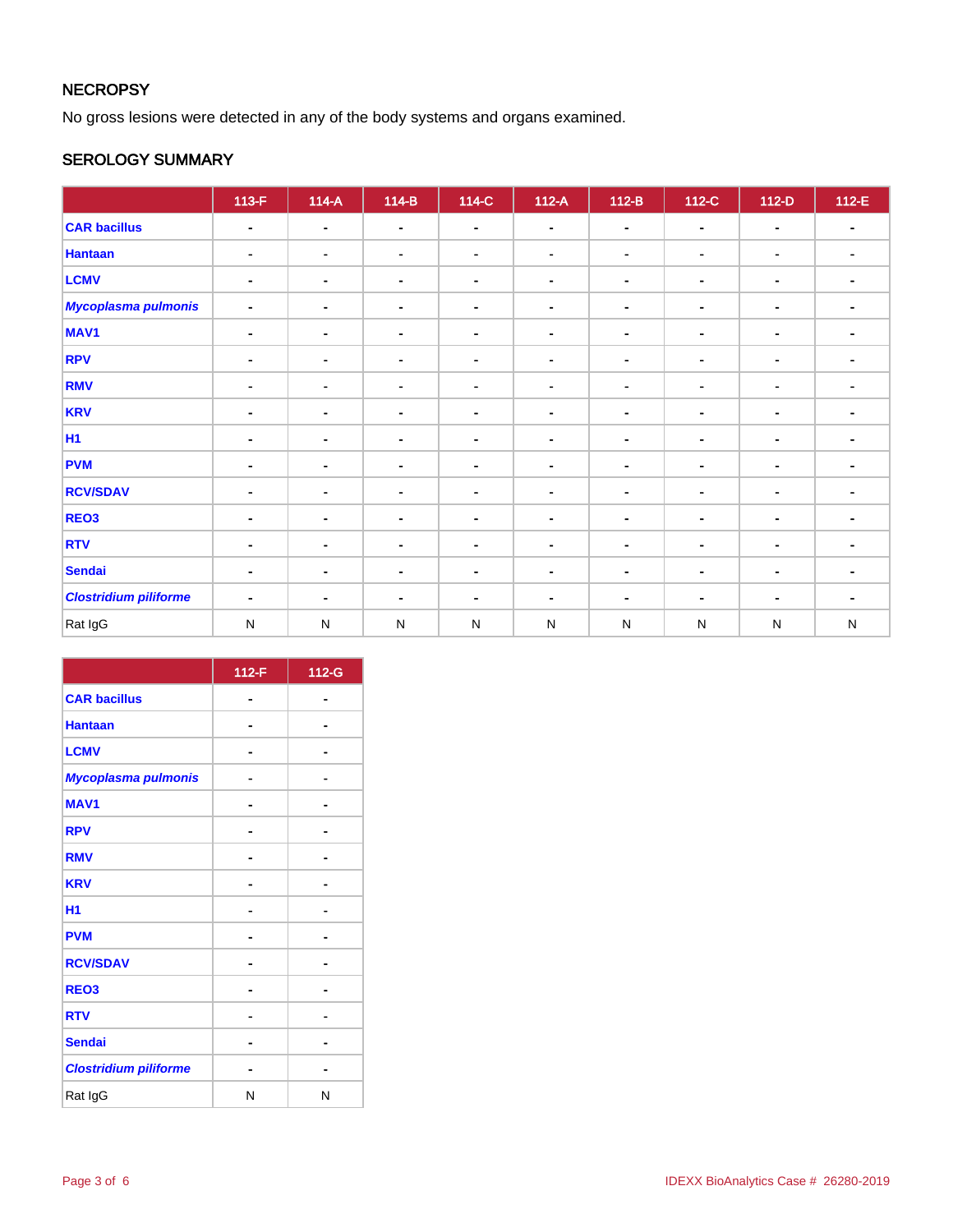Legend: + = positive - = negative blank = test not performed EQ = equivocal HE = hemolysis precluded testing I = insufficient W = weak positive WB = Western Blot confirmatory analysis pending NS = non-specific reactivity N = normal IgG L = less than normal IgG

## PCR EVALUATION

| feces                        | $113-F$ | $114-A$ | $114-B$        | 114-C          | $112-A$ | $112-B$ | $112-C$ | $112-D$        | $112-E$ |
|------------------------------|---------|---------|----------------|----------------|---------|---------|---------|----------------|---------|
| Helicobacter spp.            |         |         | -              |                |         |         |         |                |         |
| Helicobacter bilis           |         |         | -              | ۰.             |         |         | ۰       |                |         |
| Helicobacter ganmani         |         |         | $\blacksquare$ | $\blacksquare$ |         |         |         | $\blacksquare$ |         |
| Helicobacter hepaticus       |         |         |                | ۰              |         |         |         |                |         |
| Helicobacter<br>mastomyrinus |         |         |                |                |         |         |         |                |         |
| Helicobacter rodentium       |         |         |                | $\blacksquare$ |         |         |         | $\blacksquare$ |         |
| Helicobacter typhlonius      |         |         |                |                |         |         |         |                |         |

| feces                        | $112-F$ | 112-G |
|------------------------------|---------|-------|
| Helicobacter spp.            |         |       |
| <b>Helicobacter bilis</b>    |         |       |
| Helicobacter ganmani         |         |       |
| Helicobacter hepaticus       |         |       |
| Helicobacter<br>mastomyrinus |         |       |
| Helicobacter rodentium       |         |       |
| Helicobacter typhlonius      |         |       |

| lung                 | 40E | $14-A$ | 114-B | 114-C | $112-A$ | 112-B | 112-C | $12-D$ | 112-E |
|----------------------|-----|--------|-------|-------|---------|-------|-------|--------|-------|
| Pneumocystis carinii |     |        |       |       | ۰       |       |       |        |       |

| <b>lung</b>          | 112-F | $112-G$ |
|----------------------|-------|---------|
| Pneumocystis carinii |       |         |

| oral swab                                   | 113-F | $114-A$ | $114-B$ | 114-C                    | $112-A$ | $112-B$        | $112-C$ | $112-D$                  | 112-E |
|---------------------------------------------|-------|---------|---------|--------------------------|---------|----------------|---------|--------------------------|-------|
| Mycoplasma pulmonis                         |       |         | $\sim$  | $\overline{\phantom{a}}$ |         | $\blacksquare$ |         | $\overline{\phantom{a}}$ |       |
| Streptobacillus<br>moniliformis             |       |         |         |                          |         |                |         |                          |       |
| Streptococcus sp. beta<br>hemolytic Group A |       |         |         |                          |         |                |         |                          |       |
| Streptococcus sp. beta<br>hemolytic Group B |       |         |         |                          |         |                |         |                          |       |
| Streptococcus sp. beta<br>hemolytic Group C |       |         |         |                          |         |                |         |                          |       |
| Streptococcus sp. beta<br>hemolytic Group G |       |         |         |                          |         |                |         |                          |       |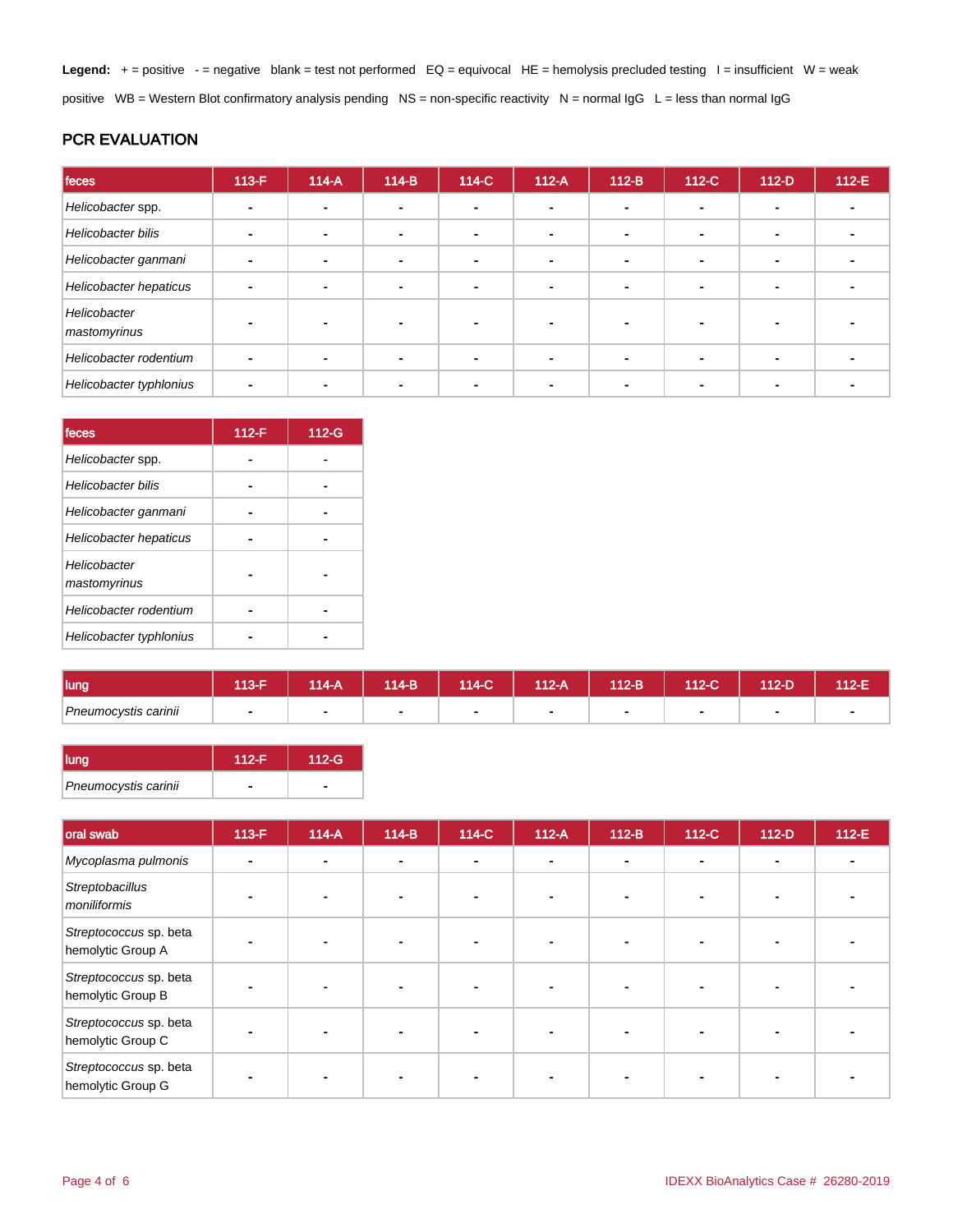| oral swab                                   | 112-F | 112-G |
|---------------------------------------------|-------|-------|
| Mycoplasma pulmonis                         |       |       |
| Streptobacillus<br>moniliformis             |       |       |
| Streptococcus sp. beta<br>hemolytic Group A |       |       |
| Streptococcus sp. beta<br>hemolytic Group B |       |       |
| Streptococcus sp. beta<br>hemolytic Group C |       |       |
| Streptococcus sp. beta<br>hemolytic Group G |       |       |

Legend: + = positive - = negative id:id = pooled sample range id+id+id = non-range pooled sample NT or blank = no test performed wps = weak positive  $XX =$  Testing in progress

## PARASITOLOGY

|           | 113-F | 114-A | $114-B$ | 114-C | $112-A$ | $112-B$ | 112-C                    | 112-D | $112-E$ |
|-----------|-------|-------|---------|-------|---------|---------|--------------------------|-------|---------|
| parasites |       |       |         |       | . .     | . .     | $\overline{\phantom{a}}$ |       |         |

|           | $112-G$        |
|-----------|----------------|
| parasites | $\blacksquare$ |

#### **MICROBIOLOGY**

Specimen/Source: cecum

| <b>Isolate</b>      | $13-F$ | 114-A | 114-B | 114-C | $12-A$ | 112-B | 112-C | 112-D | $12-E$ |
|---------------------|--------|-------|-------|-------|--------|-------|-------|-------|--------|
| Salmonella enterica |        |       |       |       | -      |       | -     |       |        |

#### Specimen/Source: cecum

| <b>Isolate</b>      | 112-F | 112-G |  |
|---------------------|-------|-------|--|
| Salmonella enterica |       |       |  |

#### Specimen/Source: oral swab

| <b>Isolate</b>                              | $113-F$        | $114-A$ | $114-B$ | 114-C | $112-A$ | $112-B$ | 112-C | $112-D$ | $112-E$ |
|---------------------------------------------|----------------|---------|---------|-------|---------|---------|-------|---------|---------|
| Corynebacterium kutscheri                   | $\blacksquare$ |         |         |       |         |         |       |         |         |
| Pasteurella multocida                       |                |         |         |       |         |         |       |         |         |
| Pasteurella pneumotropica<br>biotype Heyl   |                |         |         |       |         |         |       |         |         |
| Pasteurella pneumotropica<br>biotype Jawetz |                |         |         |       |         |         |       |         |         |
| Streptococcus pneumoniae                    | $\blacksquare$ |         |         |       |         |         |       |         |         |

#### Specimen/Source: oral swab

| <b>Isolate</b>            | $112-F$ | $112-G$ |
|---------------------------|---------|---------|
| Corynebacterium kutscheri | -       |         |
| Pasteurella multocida     |         |         |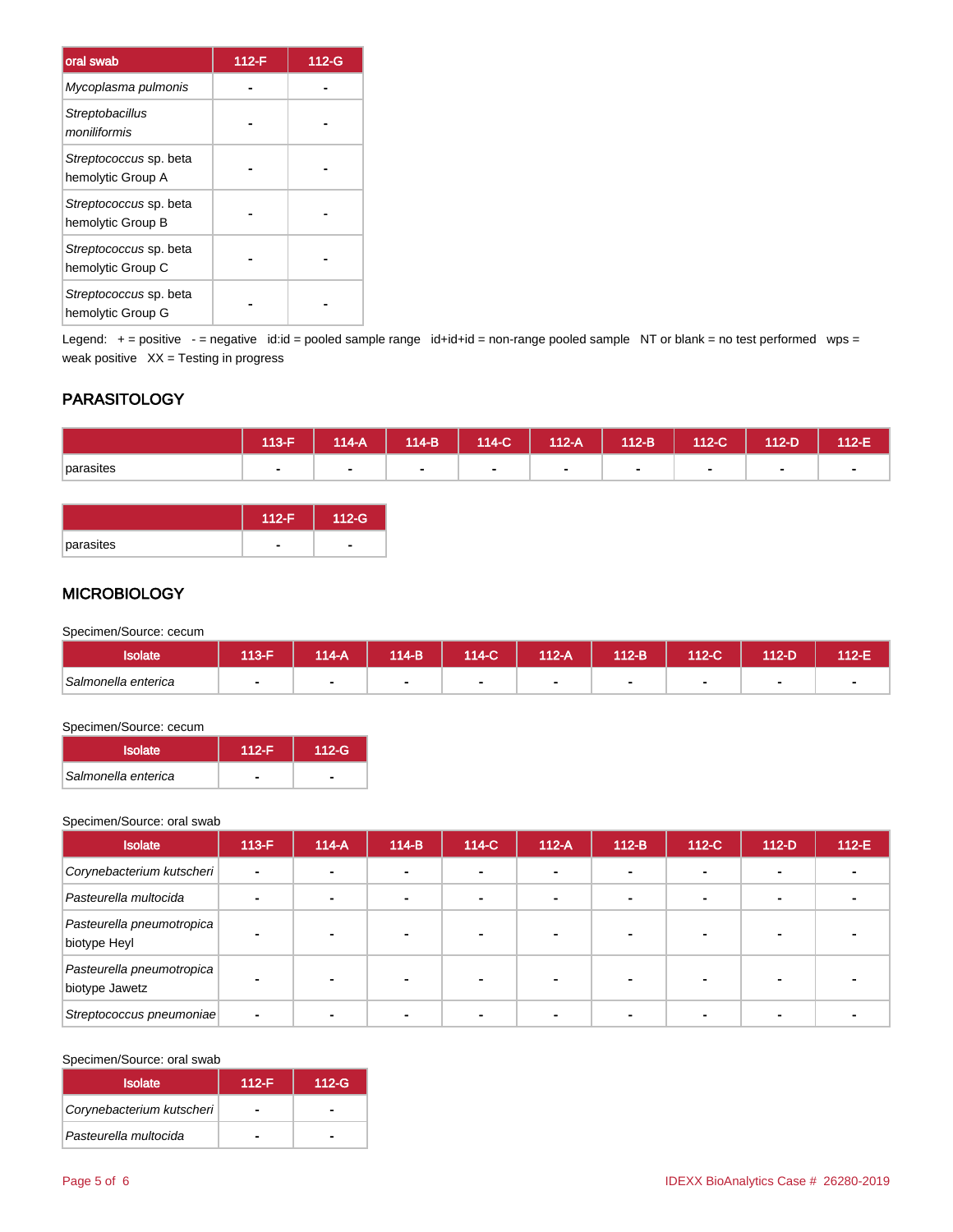| <b>Isolate</b>                              | $112-F$ | 112-G |
|---------------------------------------------|---------|-------|
| Pasteurella pneumotropica<br>biotype Heyl   |         |       |
| Pasteurella pneumotropica<br>biotype Jawetz |         |       |
| Streptococcus pneumoniae                    |         |       |

Legend:  $+$  = agent recovered - = agent not recovered blank = test not performed  $n$  = no growth  $X$  = Preliminary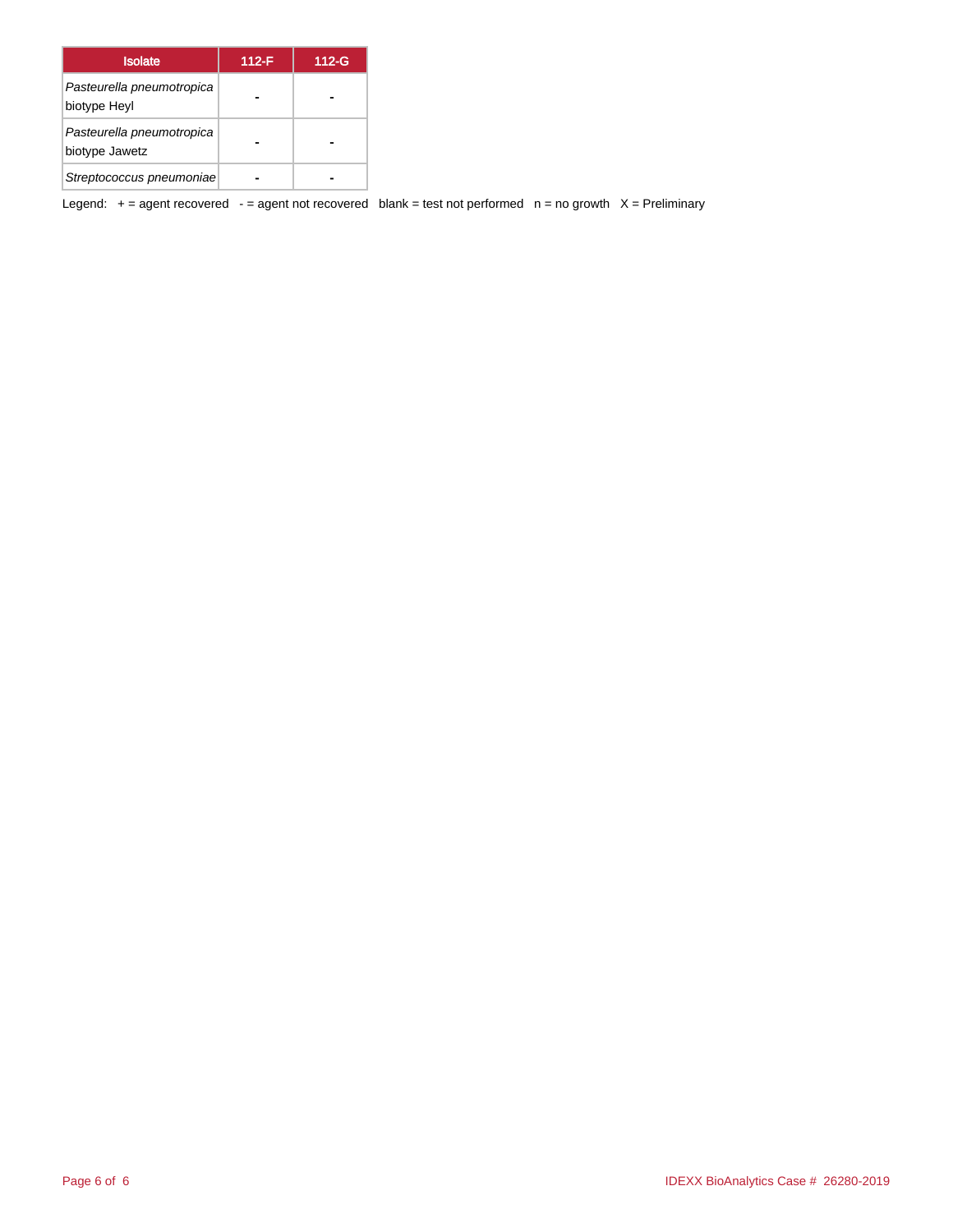



## FINAL REPORT OF LABORATORY EXAMINATION 4011 Discovery Drive, Columbia, MO 65201 1-800-669-0825 1-573-499-5700 idexxbioanalytics@idexx.com www.idexxbioanalytics.com

#### IDEXX BioAnalytics Case # 26280-2019 **Received: 9/18/2019** Received: 9/18/2019

Completed: 9/25/2019

#### SEROLOGY DETAILS

|                                       | <b>Baseline</b> | 113-F                        | $114-A$                      | $114-B$                      | 114-C          | $112-A$                      | $112-B$        | 112-C                        | $112-D$                      | 112-E          |
|---------------------------------------|-----------------|------------------------------|------------------------------|------------------------------|----------------|------------------------------|----------------|------------------------------|------------------------------|----------------|
| <b>CAR bacillus</b>                   |                 |                              |                              |                              |                |                              |                |                              |                              |                |
| CAR bacillus purified<br>bacteria     | MFI > 3.750     |                              |                              |                              |                |                              |                |                              |                              |                |
| <b>Hantaan</b>                        |                 |                              |                              |                              |                |                              |                |                              |                              |                |
| Hantaan NP                            | MFI > 4.000     |                              |                              | ÷                            | $\blacksquare$ | $\blacksquare$               | $\blacksquare$ | $\blacksquare$               | $\blacksquare$               |                |
| <b>LCMV</b>                           |                 |                              |                              |                              |                |                              |                |                              |                              |                |
| LCMV recombinant                      | MFI > 3.000     | $\blacksquare$               | $\blacksquare$               | $\qquad \qquad \blacksquare$ | $\blacksquare$ | $\qquad \qquad \blacksquare$ | $\blacksquare$ | ä,                           | $\blacksquare$               | $\blacksquare$ |
| <b>Mycoplasma pulmonis</b>            |                 |                              |                              |                              |                |                              |                |                              |                              |                |
| M. pulmonis purified<br>bacteria      | MFI > 4.250     |                              |                              |                              |                |                              | $\blacksquare$ | $\blacksquare$               | $\blacksquare$               |                |
| <b>MAV1</b>                           |                 |                              |                              |                              |                |                              |                |                              |                              |                |
| MAV1 purified virus                   | MFI > 3.750     | $\blacksquare$               |                              | ۰                            | $\blacksquare$ | $\qquad \qquad \blacksquare$ | ۰              | $\blacksquare$               | -                            |                |
| <b>RPV</b>                            |                 |                              |                              |                              |                |                              |                |                              |                              |                |
| RPV purified virus                    | MFI > 2.500     | $\qquad \qquad \blacksquare$ | ٠                            | $\qquad \qquad \blacksquare$ | $\blacksquare$ | $\qquad \qquad \blacksquare$ | $\blacksquare$ | $\blacksquare$               | $\blacksquare$               |                |
| NS1 <sup>1</sup>                      | MFI > 3.750     | ä,                           |                              | $\blacksquare$               | $\blacksquare$ | $\blacksquare$               | ä,             | $\blacksquare$               | $\blacksquare$               |                |
| <b>RMV</b>                            |                 |                              |                              |                              |                |                              |                |                              |                              |                |
| RMV VP2 recombinant                   | MFI > 2.000     | $\blacksquare$               | $\blacksquare$               | $\blacksquare$               | $\blacksquare$ | $\blacksquare$               | $\blacksquare$ | $\qquad \qquad \blacksquare$ | $\blacksquare$               | ÷              |
| NS1 <sup>1</sup>                      | MFI > 3.750     | $\overline{\phantom{a}}$     | ۰                            | $\blacksquare$               | $\blacksquare$ |                              | $\blacksquare$ | $\blacksquare$               | $\overline{\phantom{a}}$     | ۰              |
| <b>KRV</b>                            |                 |                              |                              |                              |                |                              |                |                              |                              |                |
| KRV purified virus                    | MFI > 3.250     | $\blacksquare$               | $\blacksquare$               | $\qquad \qquad \blacksquare$ | $\blacksquare$ | $\blacksquare$               | $\blacksquare$ | $\blacksquare$               | $\blacksquare$               | ٠              |
| NS1 <sup>1</sup>                      | MFI > 3.750     | ä,                           |                              | ÷,                           | $\overline{a}$ | $\blacksquare$               | ä,             | $\blacksquare$               | $\blacksquare$               |                |
| <b>H1</b>                             |                 |                              |                              |                              |                |                              |                |                              |                              |                |
| H1 purified virus                     | MFI > 1.750     | $\blacksquare$               | $\qquad \qquad \blacksquare$ | $\blacksquare$               | $\blacksquare$ | $\blacksquare$               | $\blacksquare$ | $\blacksquare$               | $\blacksquare$               | ٠              |
| NS1 <sup>1</sup>                      | MFI > 3.750     | $\blacksquare$               | ٠                            | $\blacksquare$               | $\blacksquare$ | $\blacksquare$               | ä,             | $\overline{a}$               | $\overline{\phantom{a}}$     |                |
| <b>PVM</b>                            |                 |                              |                              |                              |                |                              |                |                              |                              |                |
| PVM purified virus                    | MFI > 2.500     | ä,                           | $\blacksquare$               | ä,                           | $\blacksquare$ | $\blacksquare$               | $\blacksquare$ | $\blacksquare$               | ä,                           |                |
| <b>RCV/SDAV</b>                       |                 |                              |                              |                              |                |                              |                |                              |                              |                |
| RCV/SDAV purified virus   MFI > 3.750 |                 | $\blacksquare$               | $\blacksquare$               | $\qquad \qquad \blacksquare$ | $\blacksquare$ | $\blacksquare$               | $\blacksquare$ | $\blacksquare$               | $\qquad \qquad \blacksquare$ | $\blacksquare$ |

If you have questions, please call our toll free number at 1-800-669-0825 or e-mail us at IdexxBioAnalytics@idexx.com.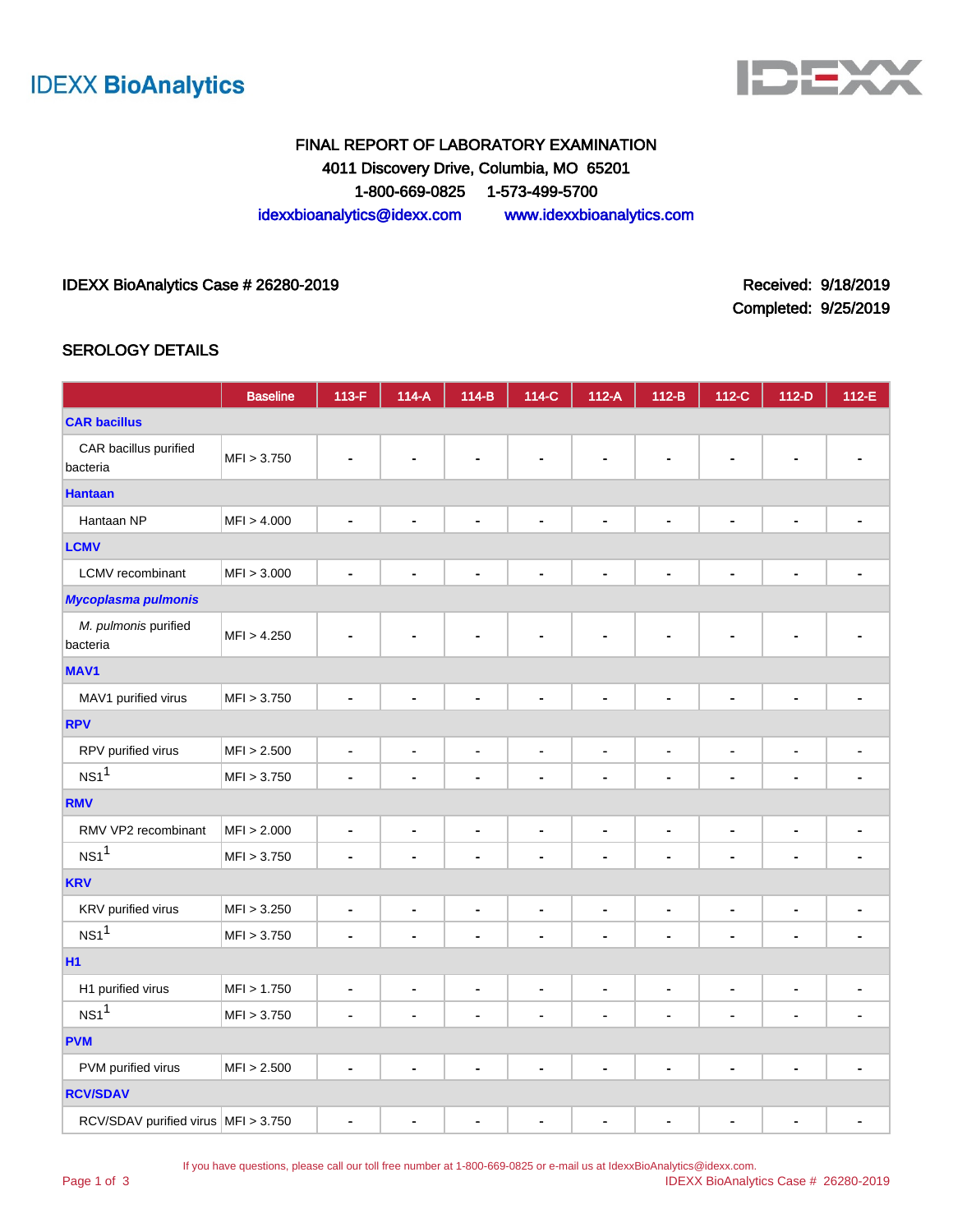|                                            | <b>Baseline</b> | $113-F$        | $114-A$ | 114-B          | 114-C          | $112-A$        | $112-B$        | 112-C          | $112-D$        | 112-E          |
|--------------------------------------------|-----------------|----------------|---------|----------------|----------------|----------------|----------------|----------------|----------------|----------------|
| RCV/SDAV Spike                             | MFI > 3.750     |                | -       | $\blacksquare$ | ۰.             | $\blacksquare$ | $\blacksquare$ | $\blacksquare$ | $\blacksquare$ |                |
| REO <sub>3</sub>                           |                 |                |         |                |                |                |                |                |                |                |
| REO3 purified virus                        | MFI > 4.900     | $\blacksquare$ | ٠       | ۰              | $\blacksquare$ | $\blacksquare$ | $\blacksquare$ | $\blacksquare$ | $\blacksquare$ | $\blacksquare$ |
| <b>RTV</b>                                 |                 |                |         |                |                |                |                |                |                |                |
| RTV purified virus                         | MFI > 2.000     | ۰              |         | ٠              | ۰              | $\blacksquare$ | $\blacksquare$ | $\blacksquare$ | $\blacksquare$ |                |
| TMEV purified virus                        | MFI > 2.000     |                |         | $\blacksquare$ | $\blacksquare$ | $\blacksquare$ | $\blacksquare$ | $\blacksquare$ | $\blacksquare$ |                |
| <b>Sendai</b>                              |                 |                |         |                |                |                |                |                |                |                |
| Sendai purified virus                      | MFI > 3.750     | $\blacksquare$ |         | $\blacksquare$ | $\blacksquare$ | $\blacksquare$ | $\blacksquare$ | $\blacksquare$ | $\blacksquare$ | ۰              |
| <b>Clostridium piliforme</b>               |                 |                |         |                |                |                |                |                |                |                |
| Clostridium piliforme<br>purified bacteria | MFI > 4.950     |                |         | $\blacksquare$ | $\blacksquare$ | $\sim$         | $\blacksquare$ | $\blacksquare$ |                |                |
| Clostridium piliforme                      | <b>IFA</b>      |                |         |                |                |                |                |                |                |                |

|                                   | <b>Baseline</b> | $112-F$ | 112-G |
|-----------------------------------|-----------------|---------|-------|
| <b>CAR bacillus</b>               |                 |         |       |
| CAR bacillus purified<br>bacteria | MFI > 3.750     |         |       |
| <b>Hantaan</b>                    |                 |         |       |
| Hantaan NP                        | MFI > 4.000     |         |       |
| <b>LCMV</b>                       |                 |         |       |
| <b>LCMV</b> recombinant           | MFI > 3.000     |         |       |
| <b>Mycoplasma pulmonis</b>        |                 |         |       |
| M. pulmonis purified<br>bacteria  | MFI > 4.250     |         |       |
| <b>MAV1</b>                       |                 |         |       |
| MAV1 purified virus               | MFI > 3.750     |         |       |
| <b>RPV</b>                        |                 |         |       |
| RPV purified virus                | MFI > 2.500     |         |       |
| $NS1$ <sup>1</sup>                | MFI > 3.750     |         |       |
| <b>RMV</b>                        |                 |         |       |
| RMV VP2 recombinant               | MFI > 2.000     | ÷       |       |
| $NS1$ <sup>1</sup>                | MFI > 3.750     |         |       |
| <b>KRV</b>                        |                 |         |       |
| KRV purified virus                | MFI > 3.250     |         |       |
| $NS1$ <sup>1</sup>                | MFI > 3.750     |         |       |
| <b>H1</b>                         |                 |         |       |
| H1 purified virus                 | MFI > 1.750     |         |       |
| $NS1$ <sup>1</sup>                | MFI > 3.750     |         |       |
| <b>PVM</b>                        |                 |         |       |
| PVM purified virus                | MFI > 2.500     |         |       |
| <b>RCV/SDAV</b>                   |                 |         |       |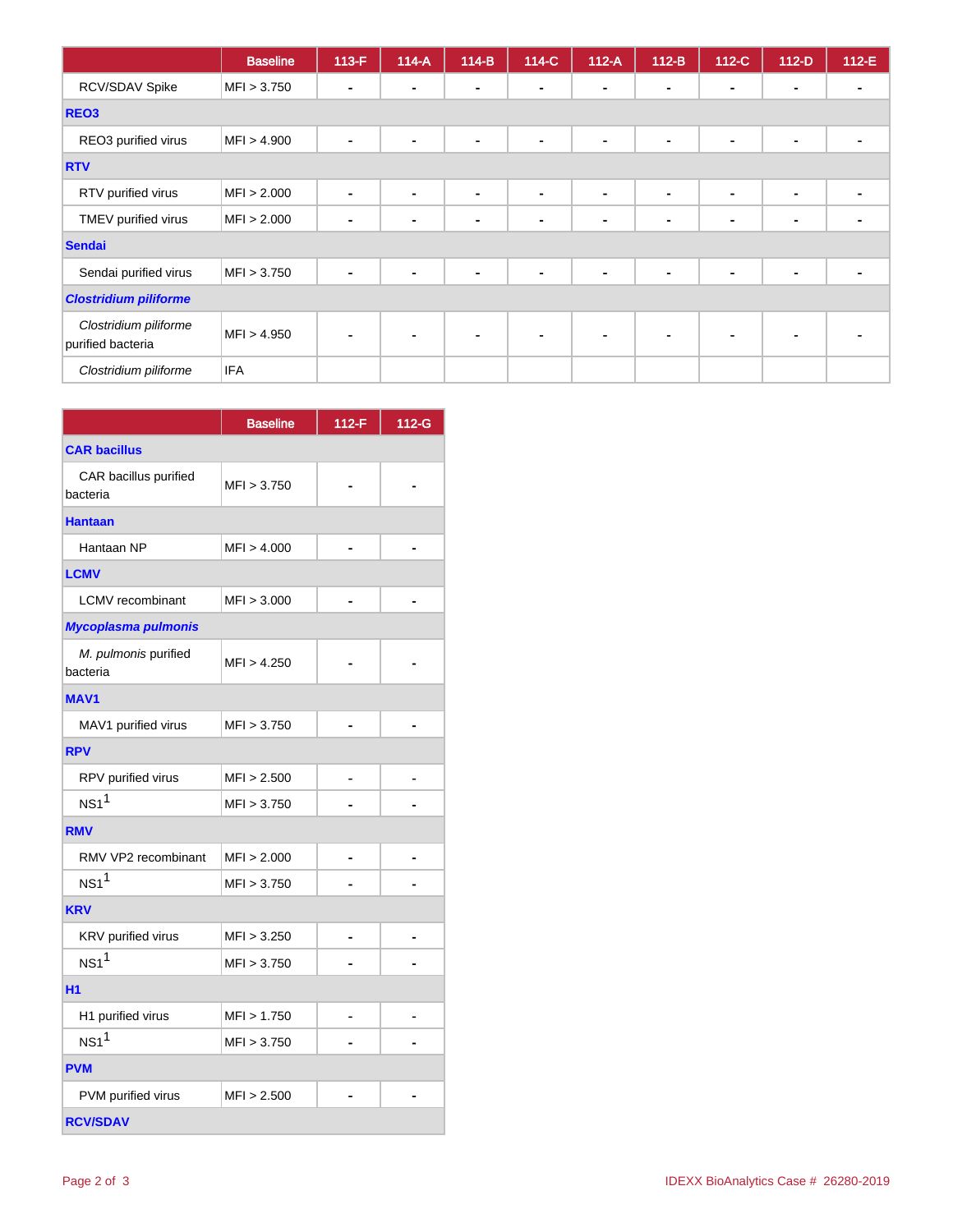|                                            | <b>Baseline</b> | 112-F | 112-G |
|--------------------------------------------|-----------------|-------|-------|
| RCV/SDAV purified virus                    | MFI > 3.750     |       |       |
| RCV/SDAV Spike                             | MF1 > 3.750     |       |       |
| REO <sub>3</sub>                           |                 |       |       |
| REO3 purified virus                        | MFI > 4.900     |       |       |
| <b>RTV</b>                                 |                 |       |       |
| RTV purified virus                         | MFI > 2.000     |       |       |
| TMEV purified virus                        | MFI > 2.000     |       |       |
| <b>Sendai</b>                              |                 |       |       |
| Sendai purified virus                      | MFI > 3.750     |       |       |
| <b>Clostridium piliforme</b>               |                 |       |       |
| Clostridium piliforme<br>purified bacteria | MFI > 4.950     |       | $+12$ |
| Clostridium piliforme                      | <b>IFA</b>      |       |       |

**NS11 :** NS1 protein is highly conserved among rodent parvoviruses and thus serves as a generic assay for parvovirus seroconversion. Legend: + = positive - = negative blank = test not performed EQ = equivocal HE = hemolysis precluded testing I = insufficient W = weak positive  $WB = Western Blot confirmatory analysis pending NS = non-specific reactivity  $N = normal IgG L = less than normal IgG$$ Positive MFI results are reported as "+" followed by a number from 1 to 33 in thousands rounded off to the nearest thousand.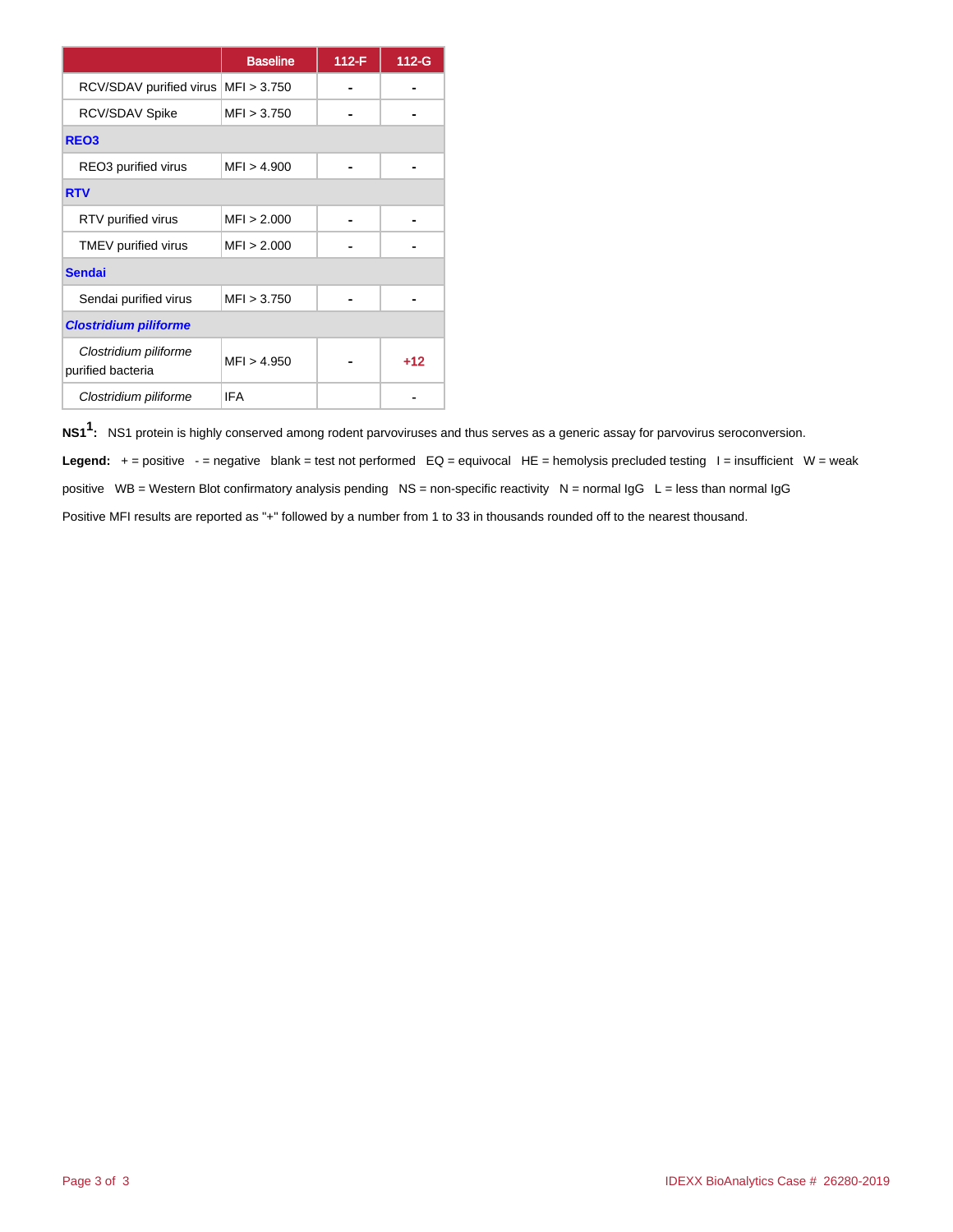



## FINAL REPORT OF LABORATORY EXAMINATION 4011 Discovery Drive, Columbia, MO 65201 1-800-669-0825 1-573-499-5700 idexxbioanalytics@idexx.com www.idexxbioanalytics.com

#### IDEXX BioAnalytics Case # 26570-2019 Received: 9/18/2019 Received: 9/18/2019

#### Submitted By

Resource Center Animals-RRRC University of Missouri-RRRC Columbia, MO 65201

Completed: 9/20/2019

Phone: 573-884-7970 Email: brydae@missouri.edu; watermanjd@missouri.edu; oneilla@missouri.edu; oconnore@missouri.edu; RhoadesJN@missouri.edu; dewitta@missouri.edu; sharmaabh@missouri.edu

#### Specimen Description

Species: rat Description: Pelt Swab Number of Specimens/Animals: 4

| ID | <b>Client ID</b>                                     | Investigator | Room # | <b>Species</b> |
|----|------------------------------------------------------|--------------|--------|----------------|
|    | W112 rat pin worm<br>and fur mite swab<br>racks 1-4A | <b>Bryda</b> | W112   | rat            |
| 2  | W112 rat pin worm<br>and fur mite swab<br>racks 4B-7 | <b>Bryda</b> | W112   | rat            |
| 3  | W113 rat pin worm<br>and fur mite swab               | <b>Bryda</b> | W113   | rat            |
| 4  | W114 rat pin worm<br>and fur mite swab               | <b>Bryda</b> | W114   | rat            |

**Services/Tests Performed:** Pinworm and Fur Mite Panel - rat (1-4)

**PCR evaluation for:** Aspiculuris tetraptera, Myocoptes, Radfordia/Myobia, Syphacia muris, Syphacia obvelata

**General Comments:** AOBRRRC Quarterly Pin Worm and Fur Mite Testing.

**Summary:** All test results were negative.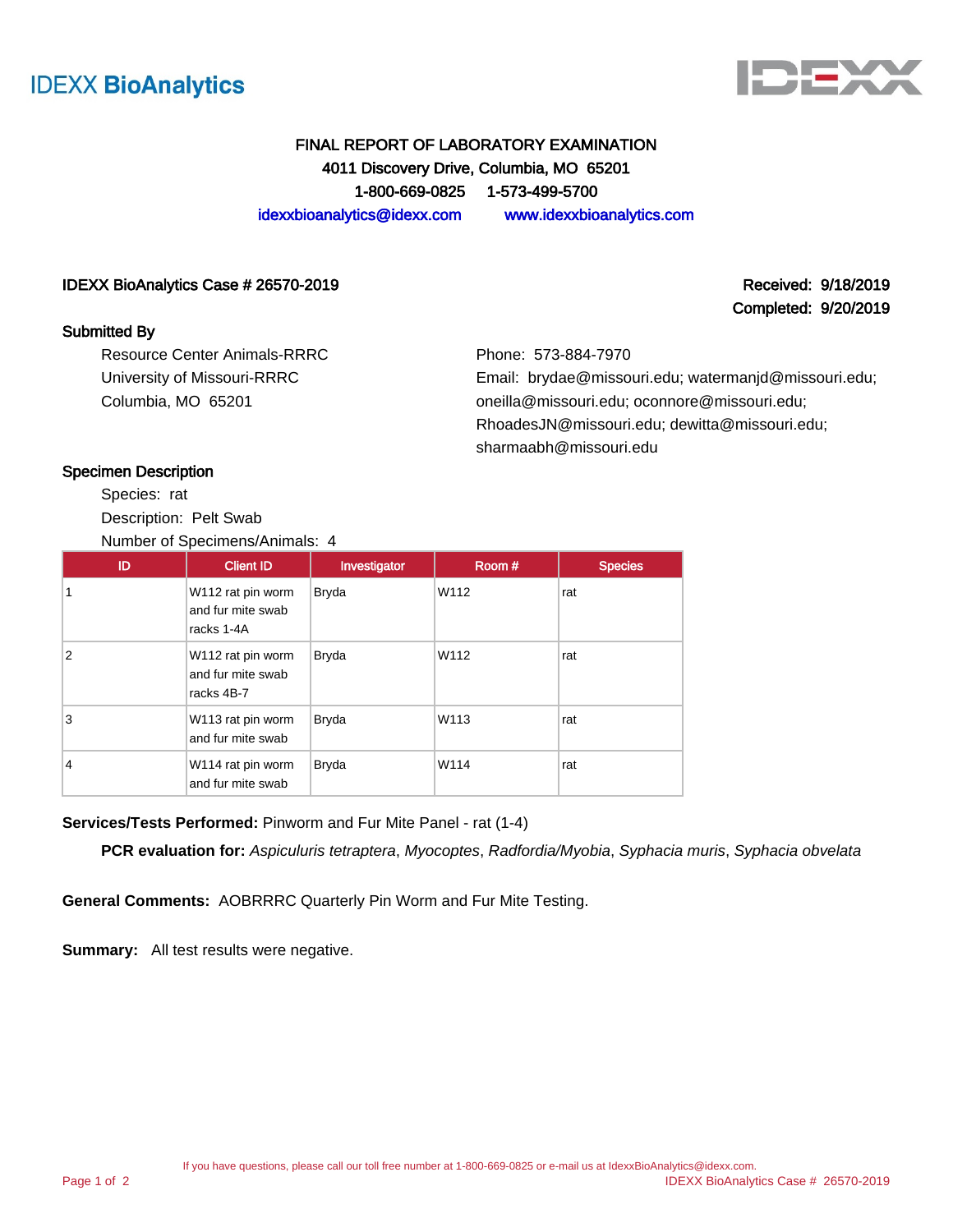## PCR EVALUATION

| pelt swab              |   |   | з |  |
|------------------------|---|---|---|--|
| Aspiculuris tetraptera |   | - |   |  |
| Syphacia muris         |   |   |   |  |
| Syphacia obvelata      | ۰ |   |   |  |
| <b>Myocoptes</b>       |   | - |   |  |
| Radfordia/Myobia       |   |   |   |  |

Legend: + = positive - = negative id:id = pooled sample range id+id+id = non-range pooled sample NT or blank = no test performed wps = weak positive  $XX =$  Testing in progress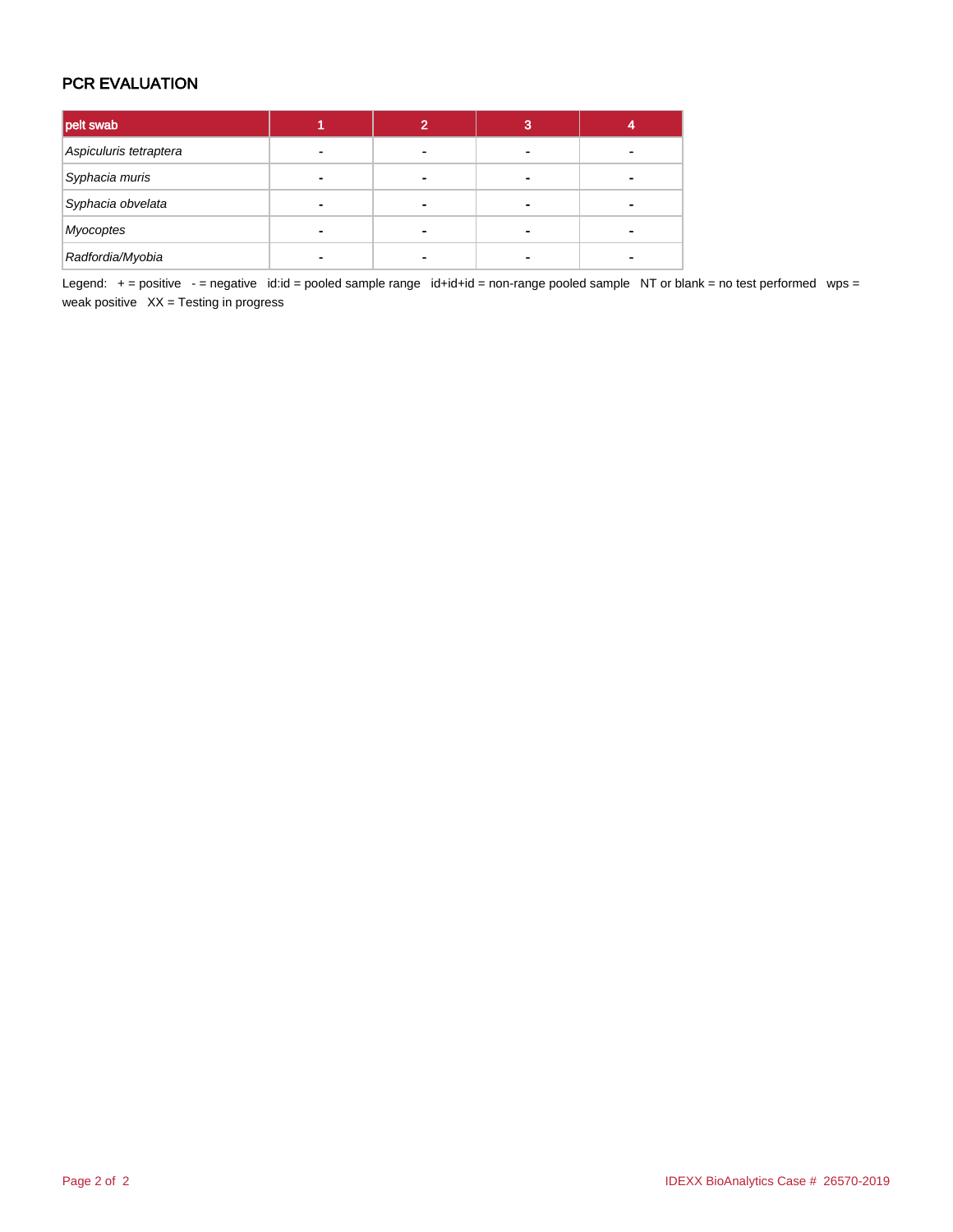|                               | Order #: 2019045087<br><b>Test Results</b>   |                      |                                                          |  |  |  |  |  |
|-------------------------------|----------------------------------------------|----------------------|----------------------------------------------------------|--|--|--|--|--|
| <b>LTM Customer ID: 39099</b> |                                              |                      | <b>Charles River Research Animal Diagnostic Services</b> |  |  |  |  |  |
| <b>University of Missouri</b> |                                              |                      | (CR RADS)                                                |  |  |  |  |  |
| <b>U Missouri OAR</b>         |                                              |                      | 261 Ballardvale Street                                   |  |  |  |  |  |
|                               |                                              |                      | Receiving Dock, Bldg 22                                  |  |  |  |  |  |
| OAR Room 01                   |                                              |                      | Wilmington MA 01887 USA                                  |  |  |  |  |  |
| 1720 E Campus Drive           |                                              |                      |                                                          |  |  |  |  |  |
| Columbia, MO 65201 USA        |                                              |                      |                                                          |  |  |  |  |  |
| <b>Billing Information</b>    |                                              |                      |                                                          |  |  |  |  |  |
| Payment Method                |                                              |                      | University of Missouri                                   |  |  |  |  |  |
| <b>Standing Purchase</b>      | PO#: COLUM-C0000431778                       |                      | 1720 E Campus Drive                                      |  |  |  |  |  |
| Order                         | Exp. 6/2020                                  |                      | Columbia, MO 65201 USA                                   |  |  |  |  |  |
| Details                       |                                              |                      |                                                          |  |  |  |  |  |
| Sample(s) from:               | <b>DCRC</b>                                  |                      |                                                          |  |  |  |  |  |
| <b>Collection Date</b>        |                                              | <b>Arrival Date</b>  | <b>Approval Date</b>                                     |  |  |  |  |  |
| 18-Sep-2019                   |                                              | 24-Sep-2019          | 27-Sep-2019                                              |  |  |  |  |  |
| <b>Notes</b>                  |                                              |                      |                                                          |  |  |  |  |  |
|                               | Disco - 2019 Q3 - Rat sentinel PCR "A" rooms |                      |                                                          |  |  |  |  |  |
| <b>Diagnostic Summary</b>     |                                              |                      |                                                          |  |  |  |  |  |
| Test                          |                                              | Colony               | <b>PDG</b><br>?<br><b>Tested</b><br>+/-<br>÷             |  |  |  |  |  |
|                               |                                              | All results NEGATIVE |                                                          |  |  |  |  |  |

+ = Positive, +/- = Equivocal, ? = Indeterminate, PDG = Pending

To assure the health status of your research animal colonies, it is essential that you understand the sources, pathobiology, [diagnosis and control of pathogens and other adventitious infectious agents that may cause research interference. We have](http://www.criver.com/info/disease_sheets)  summarized this important information in infectious agent **Technical Sheets**, which you can view by visiting http://www.criver.com/info/disease\_sheets.



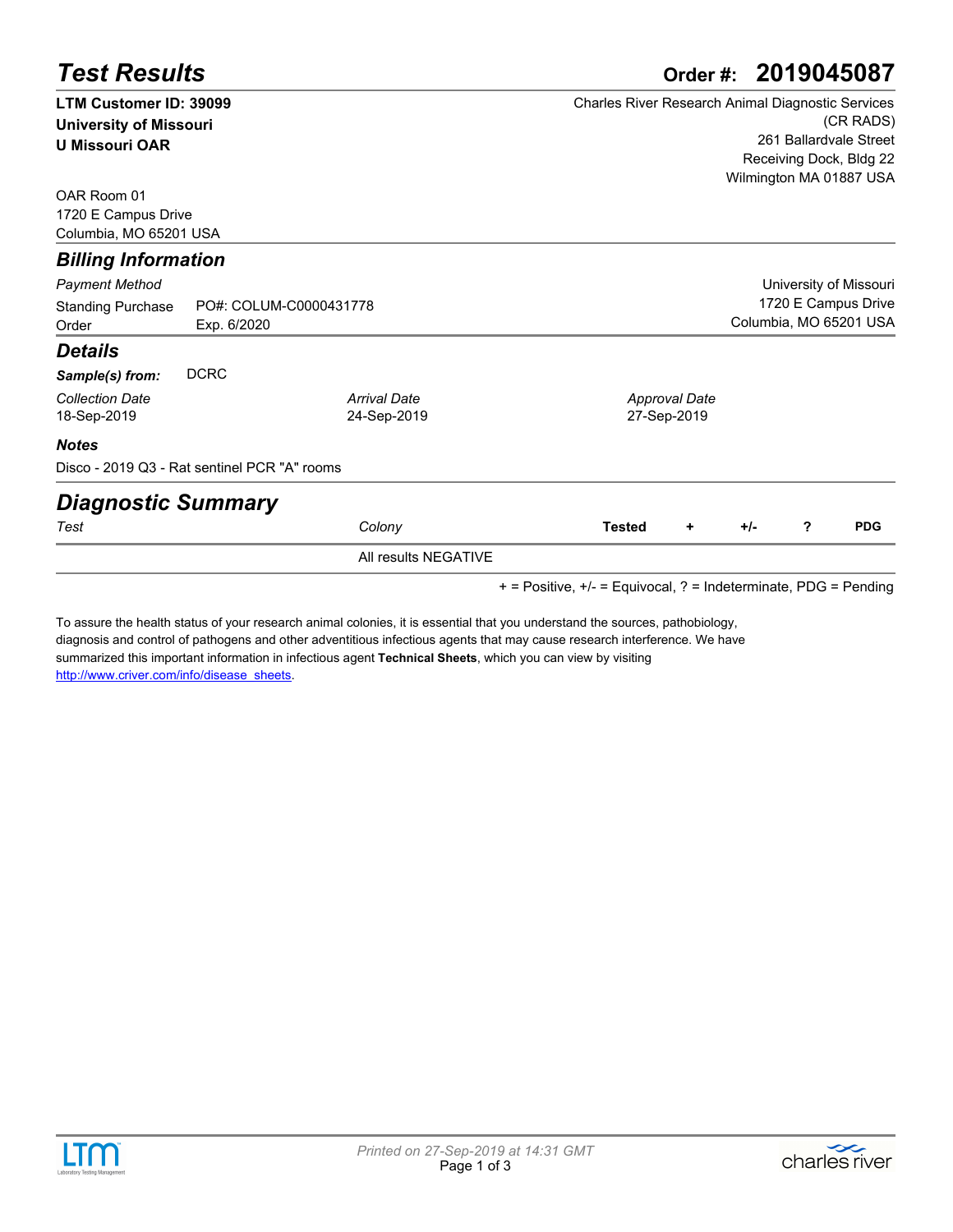# *Test Results* **Order #: 2019045087**

**LTM Customer ID: 39099 University of Missouri U Missouri OAR**

Charles River Research Animal Diagnostic Services (CR RADS) 261 Ballardvale Street Receiving Dock, Bldg 22 Wilmington MA 01887 USA

OAR Room 01 1720 E Campus Drive Columbia, MO 65201 USA

*Sample(s) from:* DCRC

#### *Notes*

Disco - 2019 Q3 - Rat sentinel PCR "A" rooms

## *Molecular Diagnostics: Infectious Disease PCR*

#### *U Missouri Mite and Pinworm Screen PCR*

|                    | 112                      | 113            | <u>ୁ</u><br>114 |
|--------------------|--------------------------|----------------|-----------------|
| <b>Mite PCR</b>    | $\overline{\phantom{0}}$ | $\blacksquare$ | -               |
| <b>Pinworm PCR</b> | -                        | -              |                 |

#### *Remarks*

 $-$  = Negative,  $+/-$  = Equivocal;  $+$  = Positive; I = Inconclusive.

An equivocal result indicates inconsistent amplification detected by real-time PCR.

Inconclusive indicates failure of control result.

Nucleic Acid Recovery Control (NRC)/Inhibition Control: A low copy exogenous nucleic acid was added to sample lysis prior to nucleic acid isolation to serve as both a control to monitor for nucleic acid recovery and PCR inhibition. An RNA NRC also monitors reverse transcription for RNA virus assays. Nucleic acid recovery and PCR inhibition is monitored by a PCR assay specific for the NRC template. Unless otherwise stated, the control results passed for this order.

Any samples reported as equivocal or positive result in this report has been confirmed by re-extracting nucleic acid and repeating real-time PCR amplification to confirm the initial testing result.

Recommended sample types are essential to accurate results. Missing or inappropriate sample types can effect detection. If this report contains an unexpected result or are unsure of recommended sample types, please contact Lab Services@crl.com before taking any action. Additional or alternative testing may be essential to reaching an accurate diagnosis. We will be glad to test newly submitted samples for the positive agents up to the number of unexpected results in this order.





Results approved by Thor, Savin on 27 Sep 2019